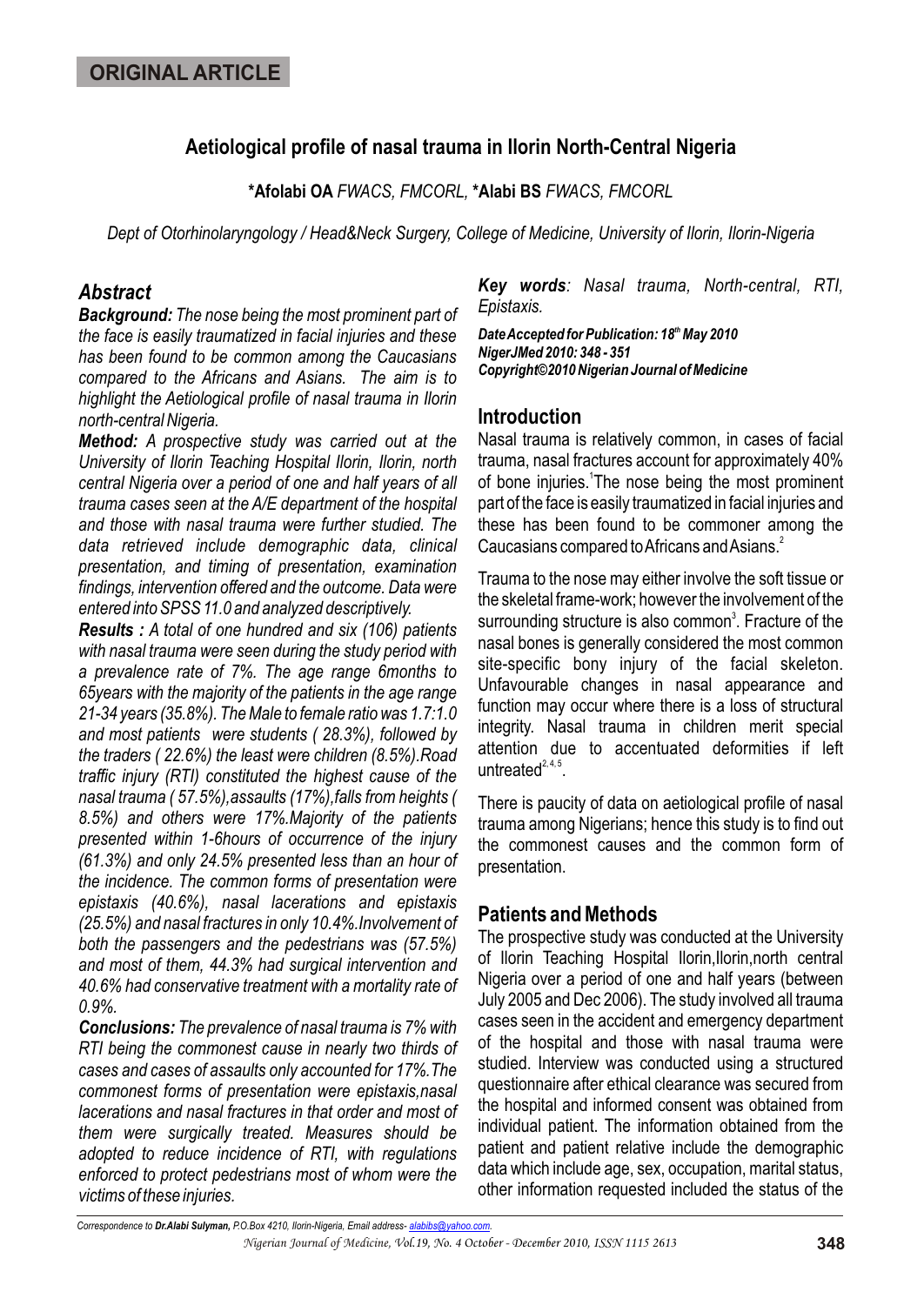victim whether a driver or passenger or pedestrians or non of the above, the cause of nasal injury, the injury arrival time, forms of presentation, the type of intervention offered, the duration of stay if admitted and the treatment outcome. All the data were entered into SPSS version 11.0 computer software and analyzed descriptively.

### **Results**

A total of one hundred and six (106) patients with nasal trauma were seen during the study period. The age range was 6months to 65years with a mean of 26.40 years and the majority of the patients were in the age range 21-34 years( 35.8%), followed by 35-64years (27.4%), the least group being those less than one year ( 1.9%) as in table I. The male to female ratio was 1.7:1.0. Occupational categorization showed most patients involved in the study were students (28.3%), the traders (22.6%) the least was among the children (8.5%) and undetermined were 40.6%. On the status of the patient at the time of RTI, majority were either passenger in the vehicle or not related to road traffic injury are 32.1%, pedestrians were 27.4%,undisclosed were 32.1% and the least were the drivers 8.5% as shown in figure I.

Road traffic injury (RTI) constituted the highest cause of the nasal trauma (57.5%) which involved both the passengers and the pedestrians, then assaults was (17%), falls from heights were 8.5% especially in children, sports 6.6% while work related nasal injuries and burn to the face were 3.8% each and physical home abuse was 2.8% (table II).

Majority of the patients presented within 1-6hours of occurrence of the injury (61.3%), almost a quarter of the patient were able to present within one hour of injury (24.5%) and the least was a patient who presented after one week due to recurrent epistaxis (Figure II).

The commonest presentation was epistaxis from blunt nasal injury (40.6%) followed by bleeding with nasal laceration (25.5%), nasal laceration ( 18.9%), Bleeding, nasal laceration and fracture (10.4%),facial burns involving the nose (3.8%) and the least presentation was in one patient with nasal injury with CSF leakage (0.9%). Incidence of associated injury showed 52.8% do not have associated injury with the nasal injury while 41.5% had facial bruises especially among the RTI patients and the least injury recorded was in a patient with long bone injury which constituted 0.9%.

The modality of treatment was surgery in the form of nasal packs (anterior and posterior), manipulation with reduction of nasal fractures under anaesthesia and suturing of lacerations in 44.3% of the patients as shown

in legends I- III. About 40.6 % of the patients had conservative treatment in the forms of nasal pinching to control epistaxis, electrical and chemical cauterization of bleeding vessels, application of ice packs to nasal bridge and medications (drugs), 11.3% of the patients discharged against medical advice (DAMA) and 3.8% were co-managed with other specialists (Plastic and reconstructive, Orthopaedic and Ophthalmological teams).

The treatment outcome, showed a mortality rate of 0.9% in a patient with severe head and nasal injuries due to late presentation. Only 53.8% attended follow up outpatient clinic with majority (51.9%) within the first six month after the injury while about 46.2% were lost to follow up due to feeling of being totally well, ignorance of the need for follow- up visits. The complications observed on the follow up were scar formations over the healed wounds and mild nasal deformities as shown in legends I-III.

#### **Table I: Age distribution of patients with nasal trauma.**

|                   | Frequency | Percentage (%) |
|-------------------|-----------|----------------|
| $1$ year          |           | 1.9            |
| 1-5years          | 5         | 4.7            |
| 6-10years         |           | 7.5            |
| 11-20years        | 22        | 20.8           |
| 21-34years        | 38        | 35.8           |
| 35-64years        | 29        | 27.4           |
| 65years and above |           | 1.9            |
| Total             | 106       | 100.0          |



**Figure I- Status of patients with nasal trauma.**

|                        | Frequency | Percent |
|------------------------|-----------|---------|
| <b>RTI</b>             | 61        | 57.5    |
| Fall                   |           | 8.5     |
| Assault                | 18        | 17.0    |
| Sports                 | 3         | 2.8     |
| Physical abuse at home |           | 6.6     |
| Work related accident  |           | 3.8     |
| <b>Burns</b>           |           | 3.8     |
| Total                  | 106       | 100.0   |

\* RTI Road traffic injury.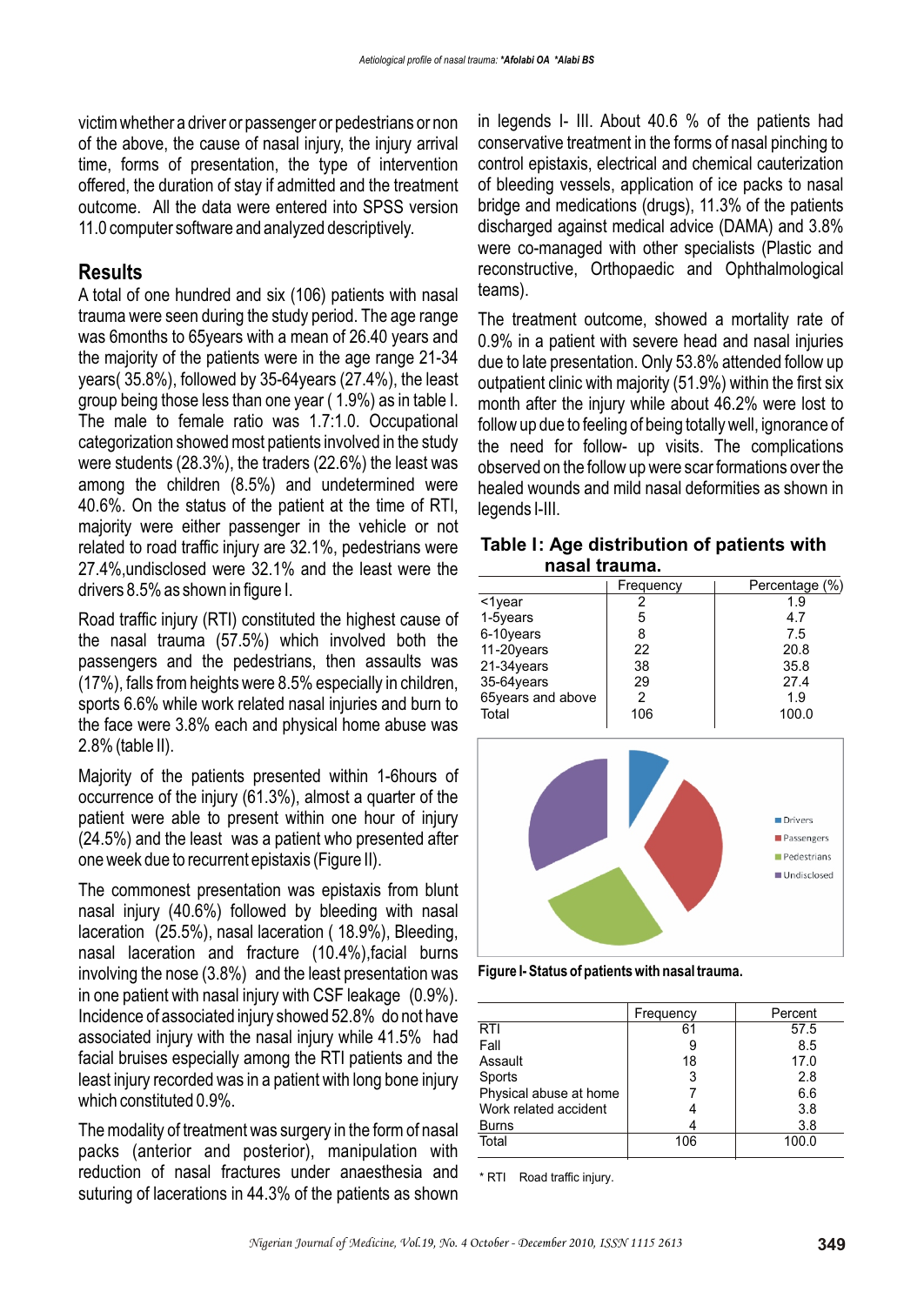

**Figure II: Injury- arrival time among patients with nasal trauma.**

### **Legends I to III.**

#### **Legend II**



**Legend I**









## **Discussion**

The nose is exposed, unprotected and occupy the central portion of the face, hence it is more frequently affected by trauma compared to other parts of the face  $^{\text{1}}$ . The nose being the most prominent part of the face is easily traumatized in facial injuries and this has been found to be common among the Caucasians compared to Africans and Asians.

In this study, the prevalence of nasal trauma was 7.0 % unlike among Caucasians with a prevalence of 28%  $^{\rm 1}$  but it is comparable to findings in another centre in Nigeria (Ibadan, South western Nigeria) with a prevalence of 10.7%  $2$  these prevalence rates may be attributed to the squat-like nature of nose of the blacks and the pointed nature of the Caucasian nose.

In this study the commonest age groups involved were those in their second and third decades who are the economically productive group who travel about and are more involved in road traffic injury<sup>3, 4</sup>. The study also showed male preponderance in nasal injury as found elsewhere  $6,7$ , in the African set up, male as the head of the family has to fend for the family and in the process are more predisposed to road traffic injury and are usually more involved in assault cases. Majority of those involved were students and traders who move from one part of the country to the other for the economic activities. The injury arrival time for most of these patients was 1-6hours while about less than a quarter presented within an hour of onset of symptoms, this is to show how emergent nasal injury with epistaxis could be and the need for urgent attention  $4.7$ .

The commonest cause of nasal trauma was RTI as against assault found by Murray  $4, 5, 6$  in developed parts of the world where interpersonal violence is more